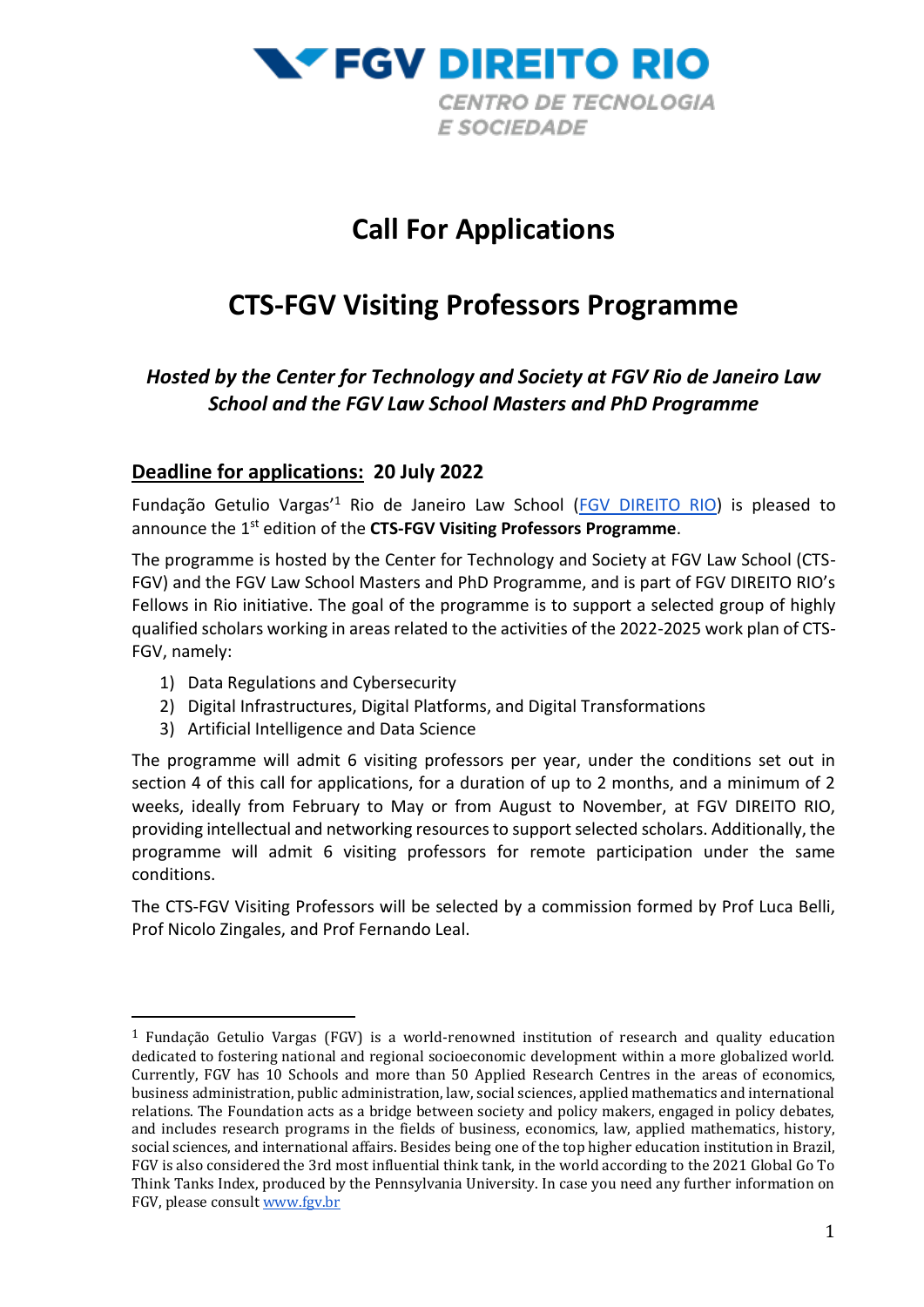

#### **Presentation of CTS-FGV**

The Center for Technology & Society was founded in 2003, at FGV Law School, becoming the first research centre to have been established in Brazil to analyse the impact of technology on society. Its mission is to study the legal, social, and cultural implications arising from the advancement of information and communication technologies.

CTS-FGV is committed to openness, democracy, fundamental rights, inclusion, and the preservation of the public interest in technological progress. These values are essential for CTS-FGV and are baked into all CTS-FGV projects.

Since it inception, CTS-FGV has played a key role, shaping the Brazilian, Latin American and global digital policy ecosystem, conducting research, and stimulating dialogue with a wide range of stakeholders, including governments and regulators, international organizations, businesses, research centers, and civil society organizations.

The continuous engagement and cooperation with a diverse set of stakeholders is an essential part of the Center's DNA, driving the achievement of high-quality research and elaboration of policy proposals as a result of the projects conducted at CTS-FGV.

#### **1. SELECTION PROCESS**

The selection process will follow two stages:

- 1. Evaluation of the following documents (from 20 to 27 July 2022):
	- i. Curriculum Vitae (Brazilian candidates should send their CV in Lattes format);
	- ii. Links to two (2) samples of published material, in English, in at least one of the CTS-FGV research areas;
	- iii. A Research Plan for the desired visitorship period, indicating objectives and proposed deliverables.
- 2. Online interview with selected candidates (from 27 to 30 July 2022);
- 3. Internal due diligence review and agreement with FGV's ethical and personal data protection guidelines.

FGV DIREITO RIO will release the results of the selective process by 2 August 2022.

#### **2. ELIGIBILITY**

Applicants must have already completed a doctoral degree in law or in political science, computer science or economics. Applications from candidates holding other post-graduate degrees or demonstrating relevant experience in one of the issue areas of the Centre will be evaluated on a case-by-case basis. Candidates must have perfect command of the English language and demonstrate they have already published research outputs in English.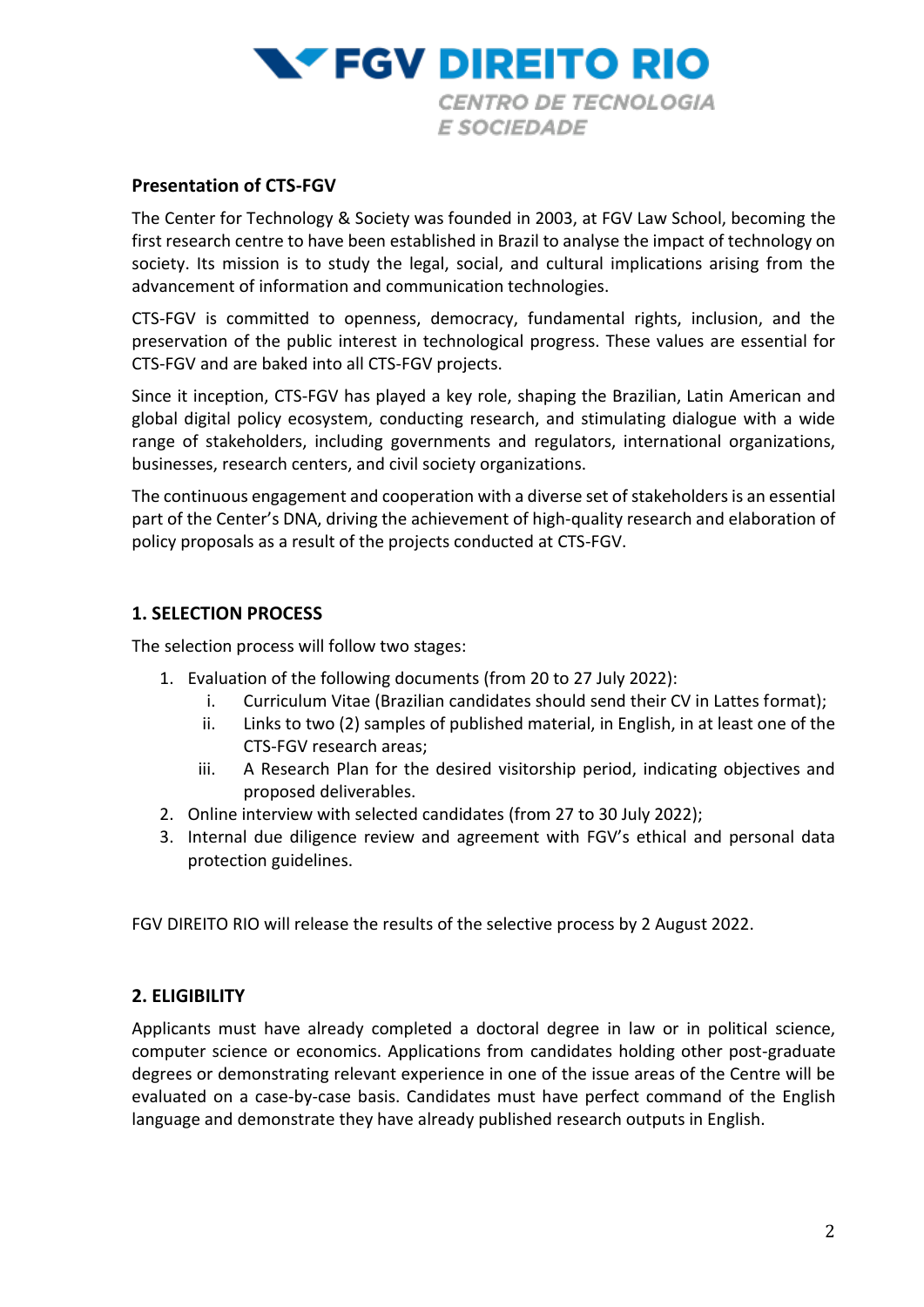

### **3. APPLICATION**

Documents to be submitted:

- a. Curriculum Vitae. Brazilian candidates should send their CV in Lattes format;
- b. Links to two (2) samples of published material in English, in at least one of the CTS-FGV project areas.
- c. A concise research plan for the desired visitorship period, indicating objectives and expected results.

Documents shall be **sent via email** to the FGV DIREITO RIO International Affairs Secretariat at the following address: [cri.direitorio@fgv.br](mailto:cri.direitorio@fgv.br) with the following Subject: "**candidate's surname - CTS-FGV Visiting Professors Programme**".

#### **Application deadline: 20 July 2022**

**IMPORTANT: Selected candidates are expected to submit all documents required for the fellowship.** Given the short period during which selected candidates are supposed to be physically based in Brazil and the non-existence of a work relationship between FGV and selected candidates, depending on their nationality the **selected candidates may not need a Visa or may need only a tourist visa<sup>2</sup>** . It is up to the candidate to make any preparations in this regard. FGV will assist providing relevant information and an acceptance letter, if necessary.

Please note that FGV DIREITO RIO will provide guidance regarding supporting documentation, but **non-Brazilian candidates will be ultimately responsible for obtaining the appropriate visa** at the local Brazilian Embassy or Consulate, if necessary.

If pre-selected, candidates may be required to submit further documents and/or sign internal ethics and due diligence agreements at FGV's request.

Selected candidates are expected to develop their activities either at the FGV DIREITO RIO venue, in praia de Botafogo 190, Rio de Janeiro; or remotely, during the fellowship period, in the case of remote fellows selected. The fellowship research plan and schedule should be agreed with the programme coordinator, Prof Luca Belli, from FGV DIREITO RIO.

## **4. VISITING PROFESSORS CONDITIONS**

This call is for an unpaid position as CTS-FGV Visiting Professor and selected candidates will not be in any type of work relationship with FGV, FGV DIREITO RIO or CTS-FGV.

FGV will provide round-trip economy class tickets for 6 selected applicants. Additionally, 6 remote CTS-FGV Visiting Professors will also be accepted.

<sup>&</sup>lt;sup>2</sup> [Informações sobre vistos para estrangeiros viajarem ao Brasil](https://www.gov.br/mre/pt-br/assuntos/portal-consular/vistos/informacoes-sobre-vistos-para-estrangeiros-viajarem-ao-brasil) — Português (Brasil) (www.gov.br)